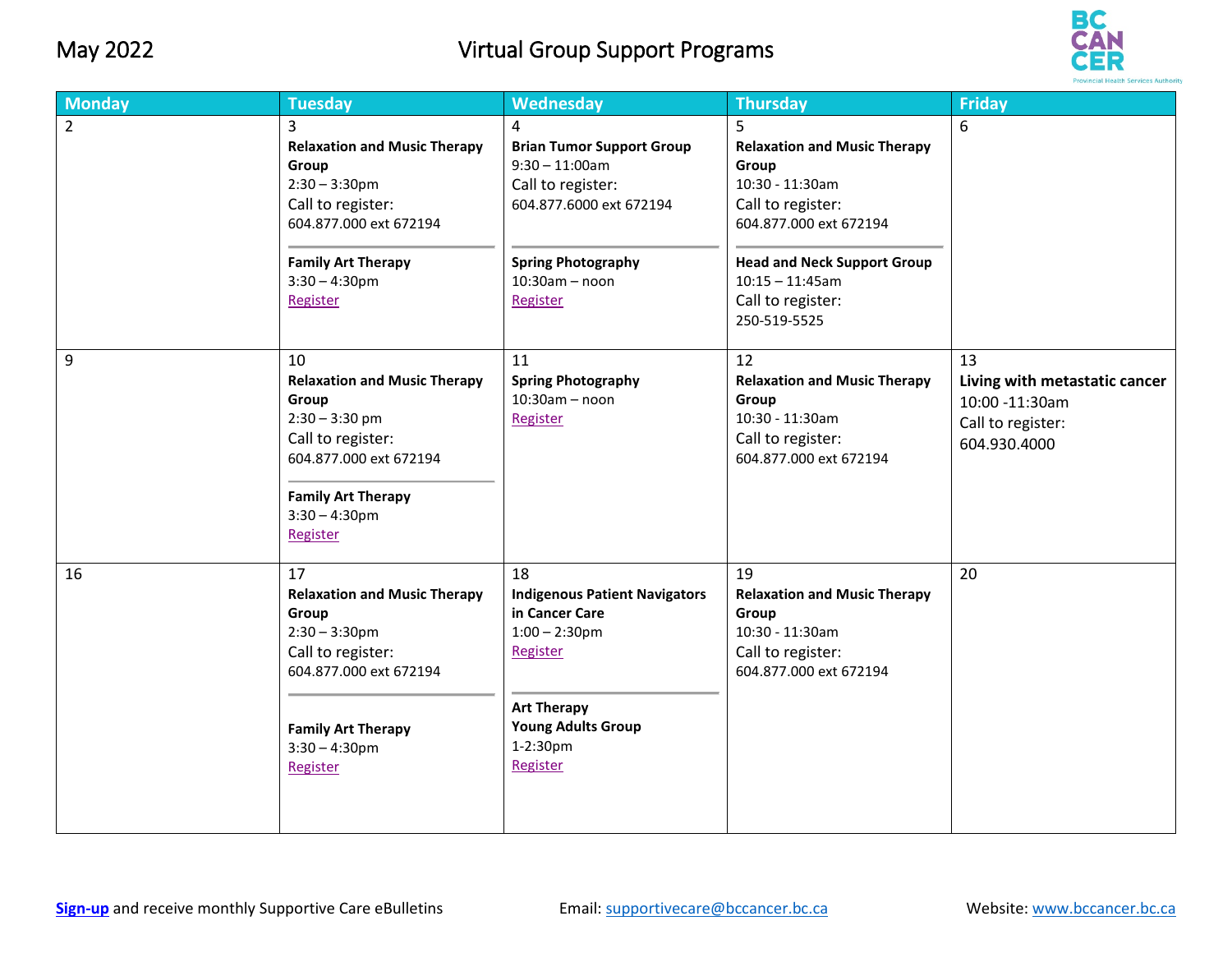## May 2022 Virtual Group Support Programs



| <b>Monday</b> | <b>Tuesday</b>                                                                                                             | <b>Wednesday</b>                                                                                             | <b>Thursday</b>                                                                                                      | <b>Friday</b>                                                                              |
|---------------|----------------------------------------------------------------------------------------------------------------------------|--------------------------------------------------------------------------------------------------------------|----------------------------------------------------------------------------------------------------------------------|--------------------------------------------------------------------------------------------|
| 23            | 24<br><b>Relaxation and Music Therapy</b><br>Group<br>$2:30 - 3:30$ pm<br>Call to register:<br>604.877.000 ext 672194      | 25<br><b>Head and Neck Support Group</b><br>$2:00 - 4:00$ pm<br>Call to register:<br>604.877.6000 ext 672194 | 26<br><b>Relaxation and Music Therapy</b><br>Group<br>10:30 - 11:30am<br>Call to register:<br>604.877.000 ext 672194 | 27<br>Living with metastatic cancer<br>10:00 -11:30am<br>Call to register:<br>604.930.4000 |
|               | <b>Mandarin Support Group</b><br>華語互助小組 (國語)<br>10:30am-12:00nn<br>Register 網上登記<br>回送奖回<br><b>Cantonese Support Group</b> | Nature & Art<br>10:30am - 12:00pm<br>Register                                                                | <b>Job Search Seminar</b><br>$9:30 - 11:30$ am<br>Register                                                           |                                                                                            |
|               | 華語互助小組 (粵語)<br>1:30-3:00pm<br>Register 網上登記<br>回送某回<br><b>Family Art Therapy</b><br>$3:30 - 4:30$ pm<br>Register           |                                                                                                              |                                                                                                                      |                                                                                            |